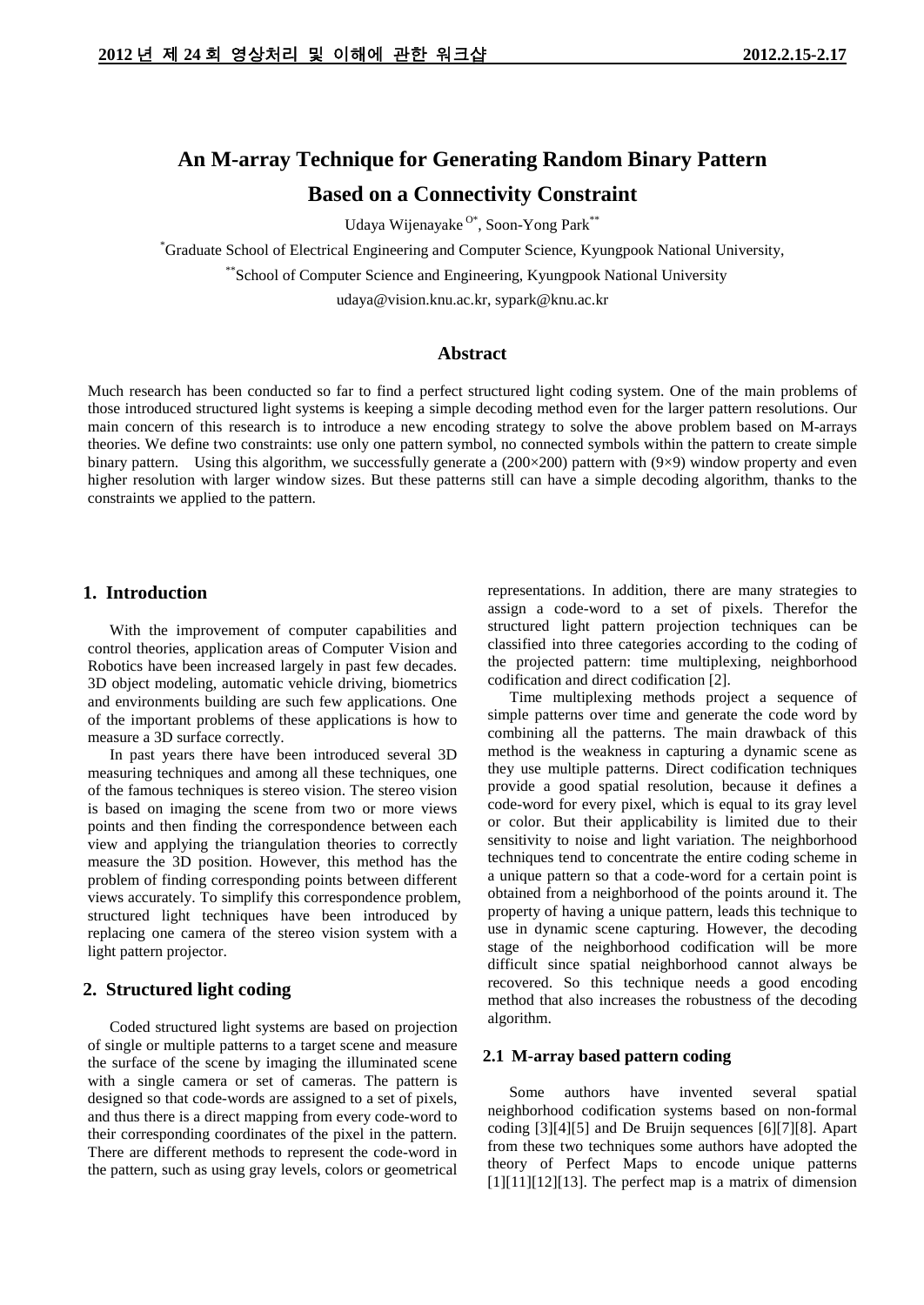$(m \times n)$  where each element is taken from an alphabet of *k* symbols and has the window property, i.e. each different sub-matrix of dimension  $(p \times q)$  appears exactly once. If the matrix contains all the sub-matrices except the one filled with 0's, then it is called M-array or pseudo random array [\[9\]\[10\].](#page-3-7) Perfect sub-map is a  $(m \times n)$  matrix where all the  $(p \times q)$  sub-matrices are unique within the matrix, but does not necessarily contain all the possible  $(p \times q)$  sub-matrices.

All the methods previously implemented for generating M-arrays or perfect sub-maps have one drawback of low pattern resolution. It is mainly because increasing the pattern size will leads to huge difficulties in decoding as their encoding methods does not support for the robustness of the decoding algorithm. So the main goal of our research is to achieve larger pattern resolution using perfect sub-maps techniques, while simplifying the decoding stage.

#### **3. Proposed Pattern Encoding Method**

Here we propose a pattern encoding method that solves the above discussed problems. The proposed pattern is based on the M-array theory and has following constraints to address the above problems.

- 1. Only one pattern symbol
- 2. No connected pattern symbols
- 3. No repeated code-word within the pattern

The ultimate goal of this research is to create a high resolution structured light pattern. When we are creating larger patterns, having more pattern symbols will be problematic in a pattern decoding stage. It will takes more time to decode the each pattern symbol separately. And another problem of having more symbols is we have to use different colors or shapes to represent them. It will limit the usage of the pattern as the colored pattern cannot use to illuminate the scenes that have more colors. In addition shapes can be changed when it projected to a complex scene.

By concerning these issues and also to simplify the image processing during pattern segmentation in the decoding stage, we use a simple white square as the only symbol. We define the alphabet  $A = \{0,1\}$  with two elements and these two elements are representing by the presence and the absence of the white square.

1 – Small filled white square

 $0 - No$  white square

The second constraint is also to simplify the pattern segmentation process in the decoding stage. As this research is about creating a dense structured light pattern with only one type of symbol, having connected symbols will lead to huge difficulties when identifying each white circle separately within the captured image. Thus in our pattern encoding method we avoid any code-word with connected symbols. Then in the decoding stage we can easily apply a contour detection or blob detection algorithm to segment the pattern.

The third constraint is to simplify the correspondence problem of stereo matching. The code-word for a given point is identified by analyzing its neighbors within a given window, and if it is unique we can easily match that point with the projected pattern image.

## **3.1 Algorithm**

In 1998 Morano et al. [\[1\]](#page-3-5) introduce an algorithm based on a brute-force approach to generate a perfect sub-map of size  $(m \times n)$ , in which each element of the pattern is taken from an alphabet of *k* symbols. It has the window property so that each  $(p \times q)$  sub matrix appears exactly once within the whole pattern and keeps the Hamming distance *h* between every window.



<span id="page-1-0"></span>Figure 1: Steps to generate a 5 by 7 pattern with 3 by 3 window property where k=2.

For an example, to generate a pattern using three symbols with a window property of  $3 \times 3$ , the algorithm starts by seeding the top left  $3 \times 3$  window with random letter assignment. Then consecutive  $(3 \times 1)$  columns with random letter assignment are added to the right of the initial window, maintaining window property and Hamming distance between windows. That followed by adding random  $(1 \times 3)$  rows beneath the initial window in a similar way. Then the both horizontal and vertical processes are repeated by incrementing the starting position by one in both directions, until whole pattern is filled. In this last step it has to add only a single point to the pattern and check the constraints. Whenever the process reaches a position where no possible symbol can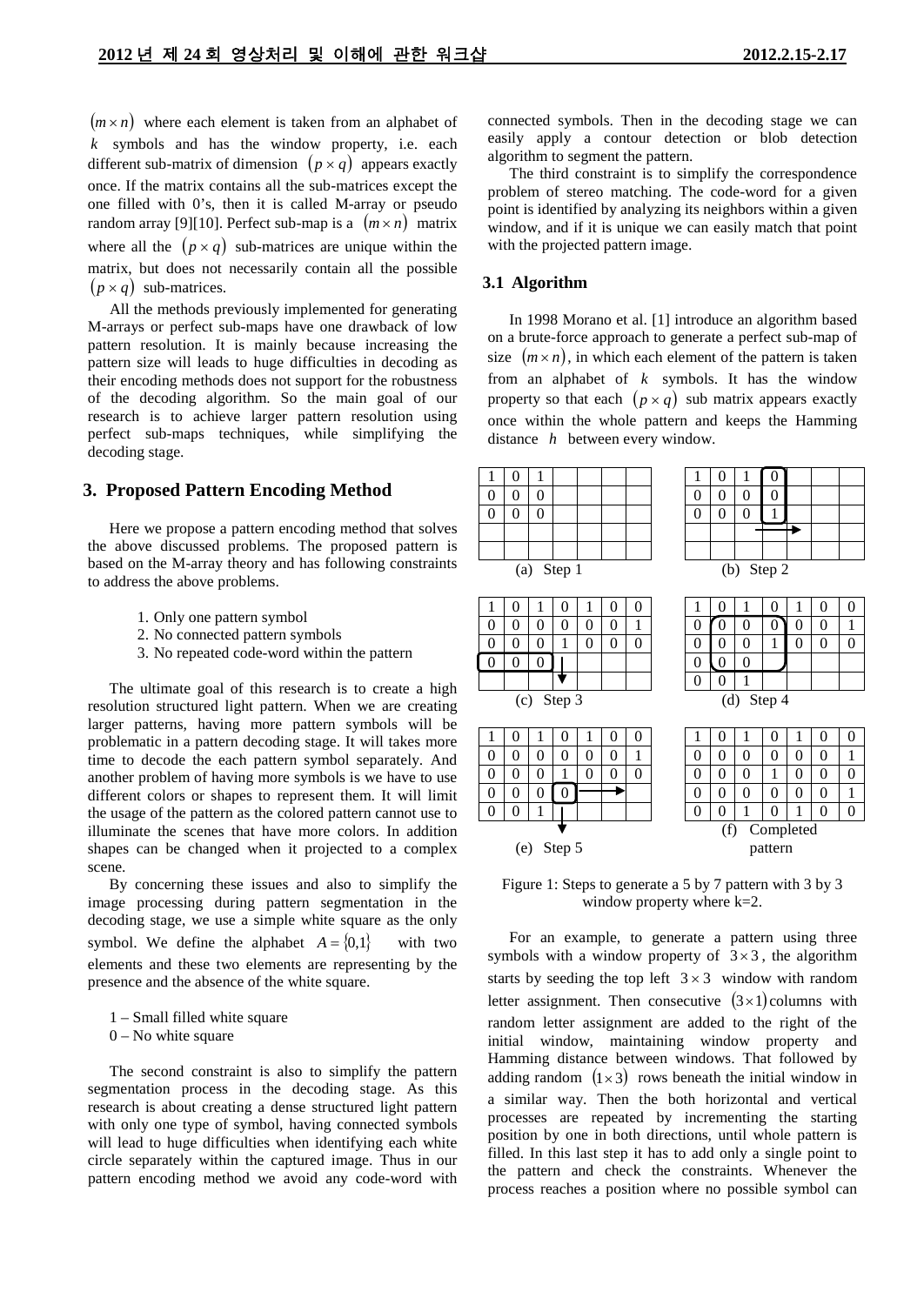be placed, whole pattern is cleared and starts again with another initial window.

For our pattern encoding method, we have used a similar algorithm with some modifications to imposed additional constraints. In our encoding method, the number of elements in the alphabet is  $k = 2$ . But we use only one symbol and presence of the symbol represents the two elements of the alphabet. So instead of checking the Hamming distance between each window, we check for the connected symbols within each added window. If it has connected symbols we change the added  $(3\times1)$  column or  $(1\times3)$ row or a single point to another possible one and check again for the constraints. If a newly added window passes the connectivity constraint then we check for the uniqueness of the window. We continue these steps until it fills the whole array. If there is any state that there is no any possible way t[o place the symbol we follow the](#page-1-0)  Morano's algorithm.

[Figure](#page-1-0) 1 explains how to fill a  $(5\times7)$  perfect sub-map with a  $(3\times3)$  window.

#### **4. Experiment and Results**

We test our proposed pattern encoding method with different pattern resolutions and window sizes. For keeping the simplicity we always use a square window. So the possible window sizes are  $(3\times3)$ ,  $(5\times5)$ ,  $(9\times9)$  and likewise. If the pattern resolution is  $(m \times n)$  and window size is *w*, then  $(m - |w/2|)(n - |w/2|)$  number of total code-words needs to fill the full pattern array. In our proposed encoding method we always choose *k* as two, so there are  $2^{w \times w}$  distinct code-words. But when we applied the connectivity constraint we have to eliminate large number of code-words from it. As an example, when  $w = 3$  we have  $2^9 = 512$  different code-words and after eliminating the code-words with connected symbols only 34 will remain.

As the experiment, the implemented algorithm was executed for 1000 times for different combinations of pattern resolution and window size. [Table 1](#page-2-0) shows the results for  $(5\times5)$  window size, [Table 2](#page-2-1) shows the results for  $(7 \times 7)$  window size and [Table 3](#page-2-2) shows the results for  $(7 \times 7)$  window size. In both tables parameters summarized the 1000 searches for a given resolution: Total Code-words, Average, Maximum completed and Number completed. Total code-words means number of total codewords need to fill the pattern with the given resolution. Number completed gives the number of times out of 1000 trials, which successfully finds the full pattern. Maximum completed will be 100% if the full pattern is generated in any trial. Otherwise it gives maximum percentage filled by the algorithm. The average of the filling percentage of the full pattern in all of the 1000 trials is given by Average.

The results of the experiment show that, to achieve larger pattern resolution we need larger window size. Within 1000 trials we cannot achieve more than  $(20 \times 20)$ 

resolution with  $(5\times5)$  window, and more than  $(60\times80)$ resolution with  $(7 \times 7)$  window. But, with  $(9 \times 9)$ window we achieve  $(200 \times 200)$  resolution with larger probability. By further experiment we find out that even  $(300 \times 300)$  resolution is possible with  $(9 \times 9)$  window. Figure 2, 3 and 4 shows three pattern images with different resolutions and window sizes generated by our proposed pattern encoding method.

<span id="page-2-0"></span>Table 1: The results of the pattern encoding algorithm with (5 **×** 5) window and different pattern resolutions

| Resolution           | $15 \times 15$ | $18\times18$ | $16\times24$   | $20\times20$   | $30\times40$ | $45\times45$ |
|----------------------|----------------|--------------|----------------|----------------|--------------|--------------|
| Total<br>Codewords   | 121            | 196          | 240            | 256            | 936          | 1681         |
| Average              | 58.4           | 38.6         | 31.5           | 30.4           | 9.5          | 6.0          |
| Maximum<br>completed | 100            | 100          | 100            | 100            | 27.1         | 15.5         |
| Number<br>Completed  | 129            | 8            | $\overline{c}$ | $\overline{c}$ | $\theta$     |              |

<span id="page-2-1"></span>Table 2: The results of the pattern encoding algorithm with (7 **×** 7) window and different pattern resolutions

| Resolution           | $20\times20$ | $30\times40$ | $45\times45$ | $60\times80$ | $100\times100$ |
|----------------------|--------------|--------------|--------------|--------------|----------------|
| Total<br>Codewords   | 196          | 816          | 1521         | 3996         | 8836           |
| Average              | 99.4         | 91.9         | 75.2         | 36.3         | 17.1           |
| Maximum<br>completed | 100          | 100          | 100          | 100          | 50.1           |
| Number<br>Completed  | 982          | 763          | 390          |              | 0              |

<span id="page-2-2"></span>Table 3: The results of the pattern encoding algorithm with  $(0 \times 0)$  window and different pattern resolutions

| $\sigma \sim \sigma$ while walled through the pattern resolutions |               |              |                |                |                  |  |  |
|-------------------------------------------------------------------|---------------|--------------|----------------|----------------|------------------|--|--|
| Resolution                                                        | $45\times 45$ | $60\times80$ | $100\times100$ | $150\times150$ | $200 \times 200$ |  |  |
| Total<br>Codewords                                                | 1369          | 3744         | 8464           | 20164          | 36864            |  |  |
| Average                                                           | 100           | 100          | 99.8           | 96.3           | 92.7             |  |  |
| Maximum<br>completed                                              | 100           | 100          | 100            | 100            | 100              |  |  |
| Number<br>Completed                                               | 1000          | 1000         | 994            | 907            | 795              |  |  |



Figure 2: (20 $\times$ 20) pattern image generated with (5 $\times$ 5) window property